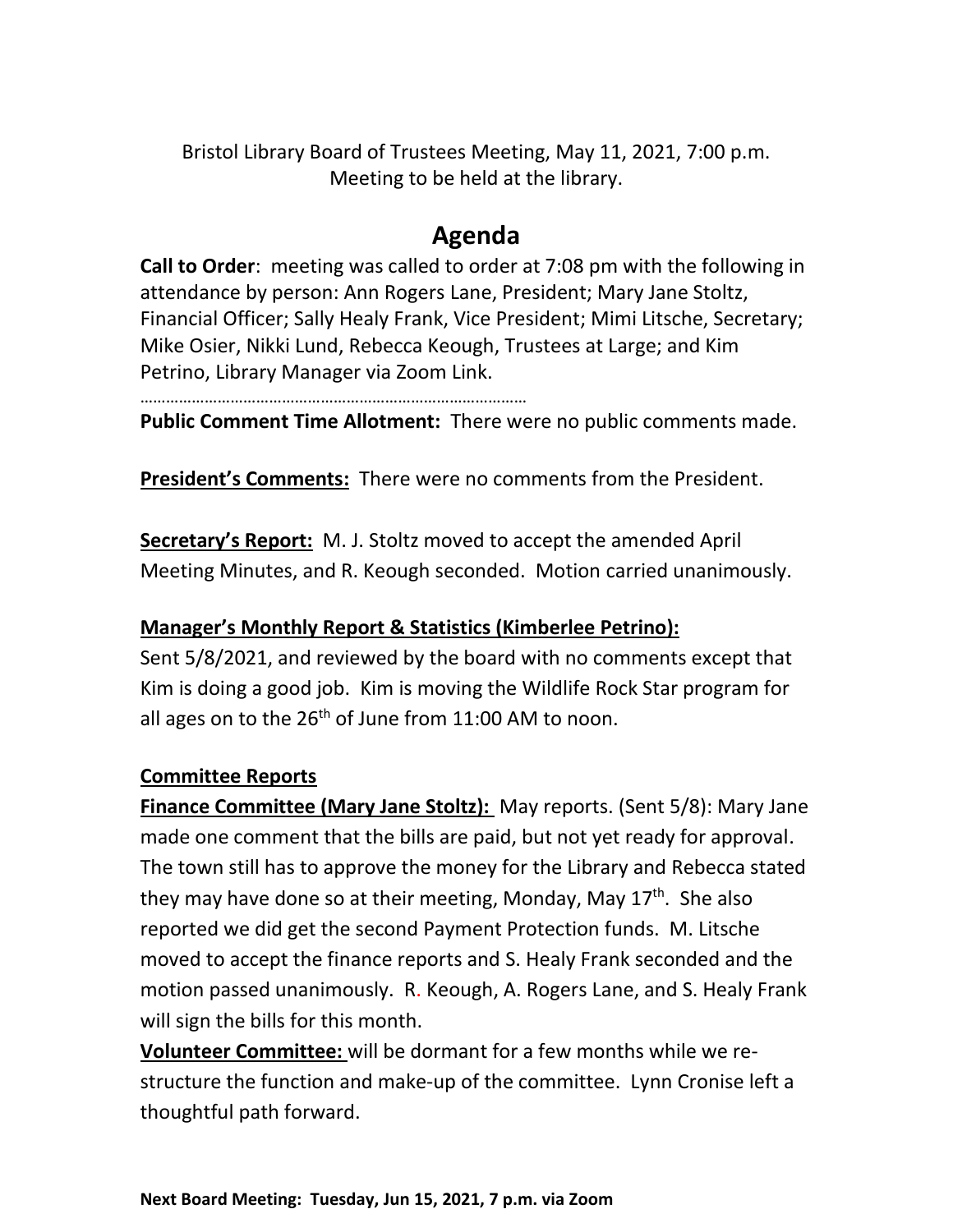**Grant Committee:** Rebecca provided a very thorough update (sent 5/9) of available grants and where applications are viable for this year. The Story Walk Grant was denied for this year, but we have learned a lot about what the granting organization is looking for and will try again next year. The Mary Clark Thompson Grant will address multiple healthy community topics that rotate monthly, but with several programs for various age groups offered. Grant money will include funds for technical equipment as needed. The Board shared there is a host of video equipment in the cabinet that should be checked out for usefulness before we access new instruments. We will need to schedule these events at least 3 months in advance. R. Keough has searched the National Endowment for the Humanities in an effort to assess the grant environment for use in the future.

#### **Operations Committee:**

Annual Report – There were no comments: Motion made by R. Keough and seconded by S. Healy Frank and passed unanimously.

Community Welcome Packets—will be library focused since there is no way to keep up with the business environment while scaling to distribute. Some things to put in the packet: application for a library card; 3-fold annual pamphlet updated for this year; link for the website and Facebook; description of standing clubs and programs; volunteer opportunities with the purpose of developing a list of volunteers needed to help us with specific tasks. Ann shared some thoughts here: someone who might do a Library Storytime 1 x; someone experienced in Web Design as we need an upgrade; someone for landscaping 2x per year; a "Web Sales team" to go into the Library shed and review what we have in there that is valuable enough to sell online. If we can't get volunteers for some of these activities, we need to think about putting these activities into the budget as line items because we need these functions done.

On the Website now: We need to advertise for a committee of citizens to work on the 5-year plan.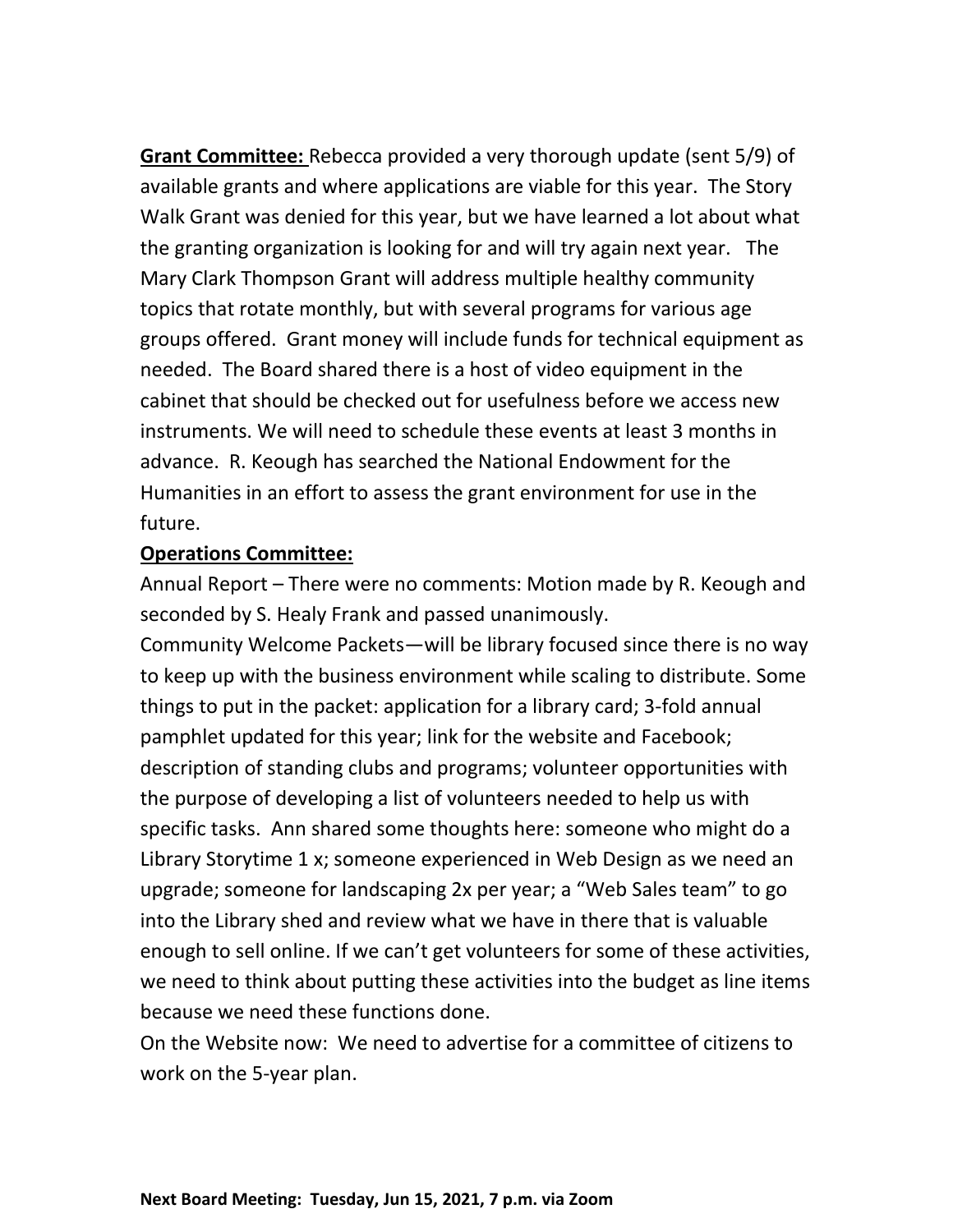**Executive session:** (Library Manager applicant.) Moved to open at 7:31pm by MJ Stoltz and seconded by N. Lund with unanimous vote, and moved to close the session by MJ Stoltz and seconded by N. Lund at 7:38pm.

**Assistant Library Manager:** Danielle McCracken has applied for the position. Motion was made by S. Healy Frank to accept the application for an Assistant Library Manager position and R. Keough seconded the motion. The matter carried unanimously.

## **Policy Committee:**

Mimi Litsche gave a verbal report indicating the three policies are in development besides the ones needing passage here today. They are: policy on volunteers; policy on Whistleblowers and an Amended policy from October 2020 on Personnel.

Policies and procedures to approve:

Board of Trustees Practice - as amended: MJ Stoltz moved, R. Keough seconded and the measure passed

Computer and Internet Usage – procedure, policy M. Litsche moved and S. Healy Frank seconded and the measure passed

ADA - procedure, policy – Tabled until the next meeting for further discussion as to steps in the procedure for complaints.

Non-Harassment – procedure, policy & forms: Moved by MJ Stoltz and seconded by S. Healy Frank and the measure passed as corrected with one abstention, but will need amendment at next meeting regarding the issue about interns.

Patron Complaint - procedure, policy Moved by M. Litsche and seconded by MJ Stoltz and the measure passed.

Signatory pages: BOT Conflict of Interest and Code of Ethics – MJ Stoltz moved, B. Keough seconded and the measure passed.

# **Fundraising Committee:**

Chicken BBQ – There was no disapproval for this function when it was distributed via email for consideration whether we want to do this. The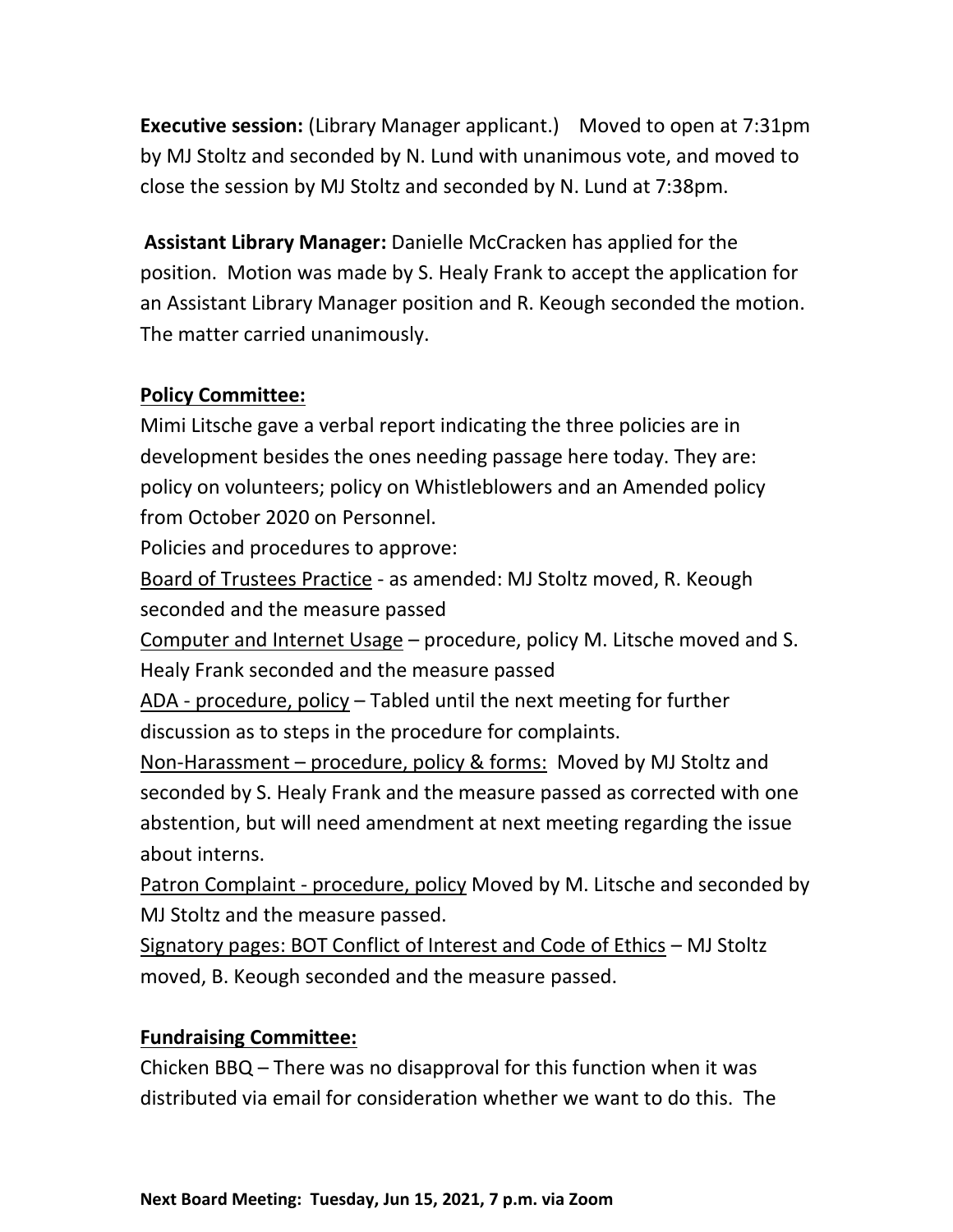Board was in agreement. We will see if we can get a Sunday Date as Saturdays are already gone, and Gale-Wyn suggested that we do it at Toomey's on Routes 5 and 20 as we will get greater exposure. Bristol United Church did one there and was sold out before 1 pm. We will finalize the contract with Gale-Wyn.

#### **Municipal Committee: Is in dormancy at this time.**

**Communications Committee:** Sally reported she has been working on organization and needs to get with Kim to see what she can offer in the way of website needs. And then she will speak with Sue, our Webmaster, to go over the implementation. We will want to re-organize and re-name the tabs on the website for starters.

Related to the Board communications, we should strive to improve email headings and start new emails as the topic changes. This will eliminate the confusion of having many things interwoven in one email thread. It was suggested all email subject lines start with "Library" to making searches easier.

### **Old Business:**

Survey questions – Draft has been presented for our review and virtually every possible program seems to be listed in this survey. The question was raised regarding the possibility that recipients might think that we actually HAVE all of those programs. The suggestion was made to include a disclaimer regarding this fact.

Distribution methods were discussed, and a variety of sites locally was suggested including the library, the town hall, Dandy's, and maybe up at Toomey's Corners store if they would agree. And of course, we need it on the website if possible. M. Osier and N. Lund agreed to try and work up a Survey Monkey program that could be used as well. We could use the Facebook link too, but, in any case, we need to roll this out by the end of May.